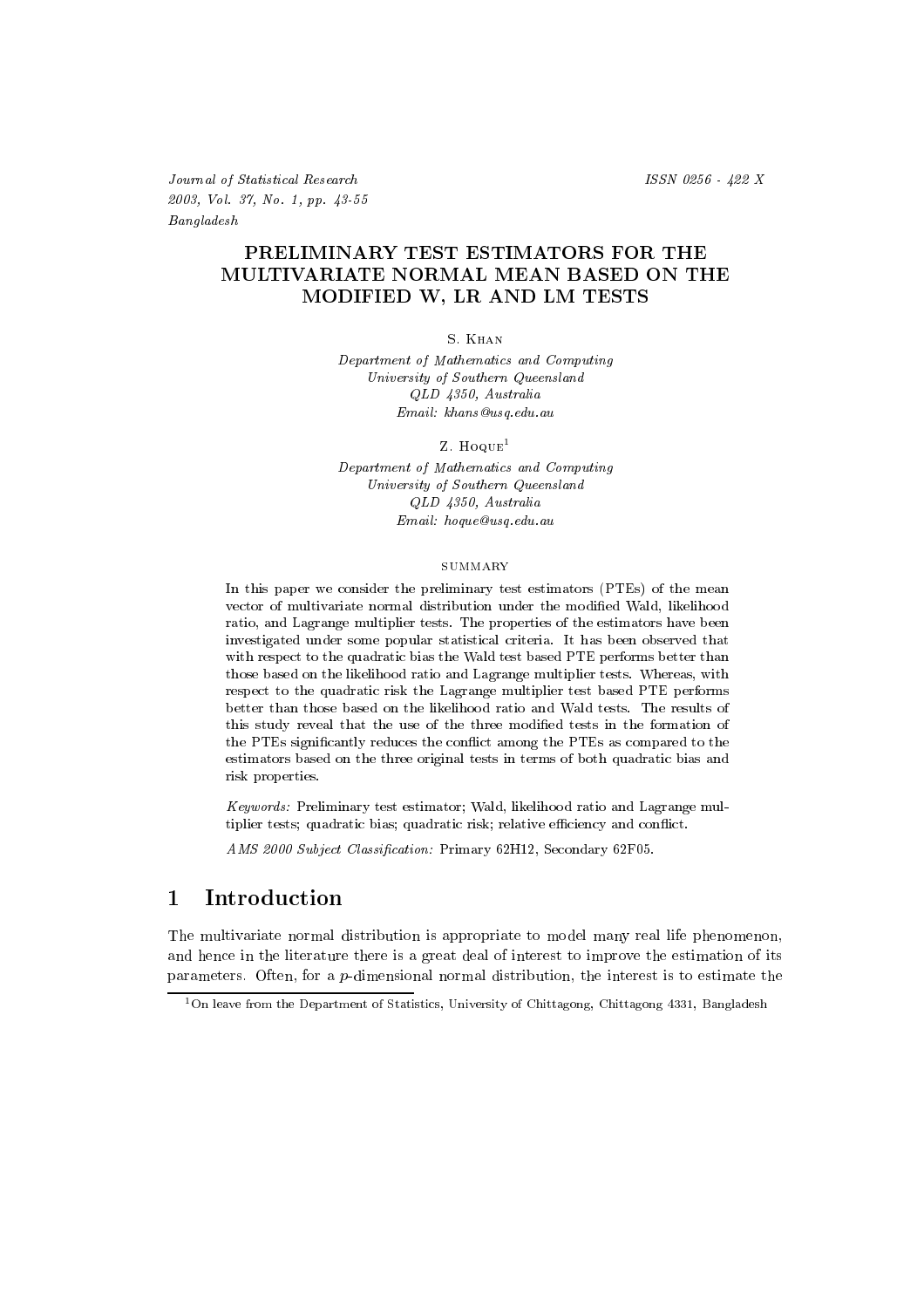mean vector  $\mu$  when the covariance matrix  $\Sigma$  is unknown. A common and popular estimator of  $\mu$  is the maximum likelihood estimator (MLE). Customarily, this MLE is based exclusively on the sample responses, and isknown as the unrestricted estimator (UE). The sample information based UE of  $\mu$  is unbiased and uniformly minimum variance. This estimator obviously disregards any other kind of non-sample prior information on the parameter.

Often information on the value of  $\mu$  is available from expert knowledge or previous investigations. Inclusion of such prior information in the definition of estimator is likely to improve some statistical properties of the estimator. According to Fisher, this non-sample prior information can be expressed in the form of a null hypothesis  $H_0: \mu = \mu_0$  (cf. Ahmed and Saleh 1989). Usually, the researchers are not sure that the prior information is quite true, and hence there is an uncertainty in the validity of the null hypothesis. However, as suggested by Bancroft (1944), the uncertainty in the non-sample prior information can be removed by performing an appropriate statistical test on the null hypothesis. Based on the prior information, a restricted estimator (RE) of  $\mu$  is defined as  $\hat{\mu} = \mu_0$ . Saleh (1973) applied this idea in the multivariate normal case with diagonal covariance matrix.

The UE and RE fail to use both sample and non-sample prior information. Therefore, it is desirable to develop an improved estimator by combining the non-sample prior information as well as the sample information. This is done by using the preliminary test estimator (PTE) which is a function of the UE, RE and an appropriate statistical test for testing the null hypothesis.

Many authors have used the likelihood ratio (LR) test or equivalent F-test to test  $H_0$ . In the literature there are two other competing tests, namely, the Wald (W) and Lagrange multiplier (LM) tests to test the same  $H_0$ . The W test was introduced by Wald (1943), and the LM test by Aitchison and Silvey (1958), and Silvey (1959). Engle (1984) has proved that the LM test is the same as the score test of Rao (1947). Instead of the LR test, these two tests can also be used to dene the PTE (cf. Billah and Saleh 1998, 2000). Recently, Kibria (2002) uses the three original W, LR and LM tests in the definition of PTEs and compares their performances. Although it does not engage in the investigation of the conflict (difference between the largest and smallest relative efficiency), it is evident that the performances of the PTEs under different tests are different, and hence there is a great deal of conflict among the three PTEs based on the three original tests.

The exact sampling distributions of the W, LR and LM test statistics are complicated. In practice, the critical regions of the tests are considered based on the same asymptotic approximate distribution of the statistics. It has been proved (cf. Engle 1984) that under the null hypothesis the three test statistics are asymptotically equivalent, and distributed as a central chi-square variable with the same degrees of freedom. Evans and Savin (1982) have shown that these tests based on the approximate chi-square critical value differ with respect to their size and power, and hence likely to result in conflicting conclusions.

Evans and Savin (1982) have investigated the effects of some modifications on the three tests. In the context of linear multiple regression model they use the correction factors those derived from the degrees of freedom correction to the estimate of the error variance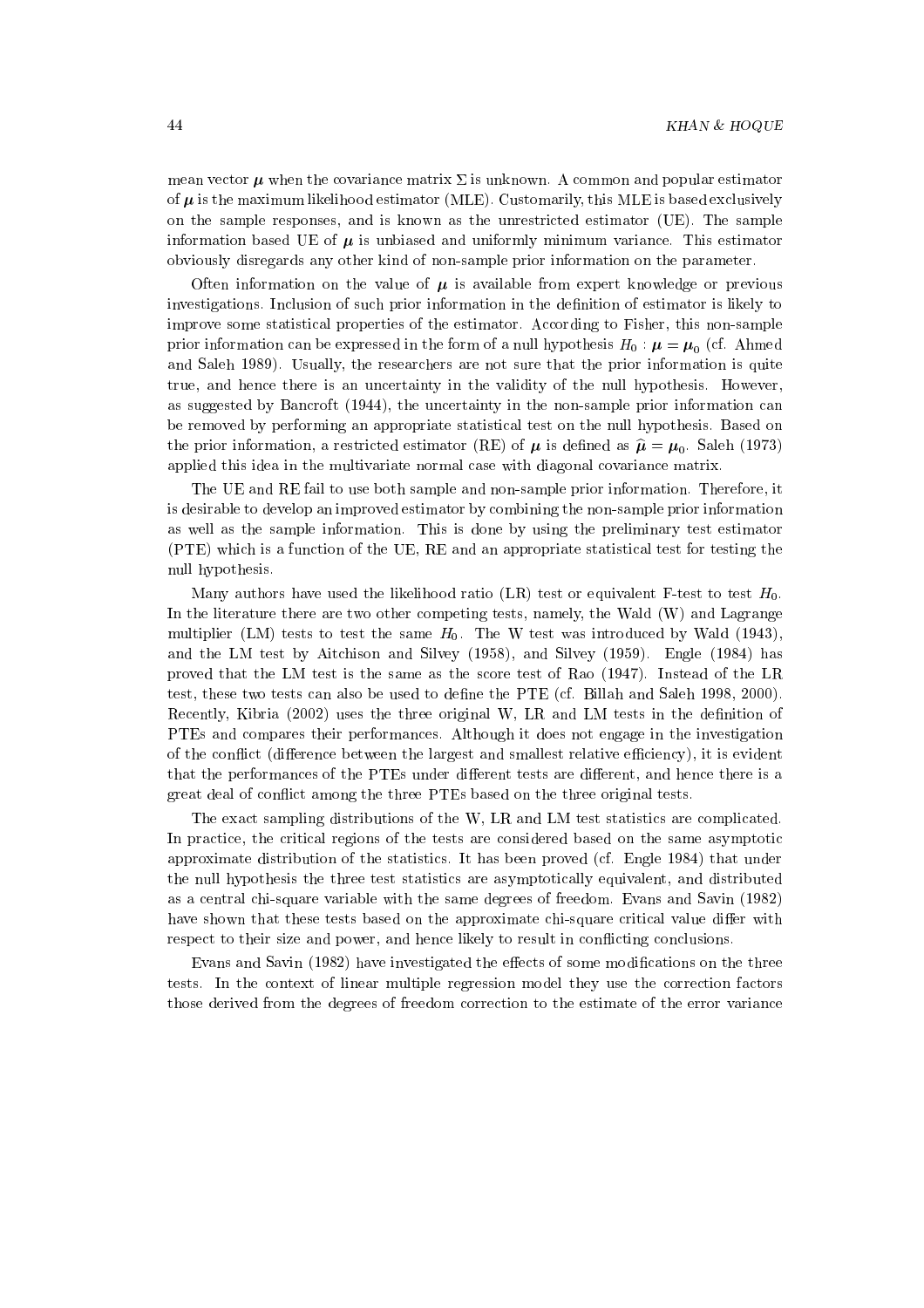(c.f Gallant, 1975) and those derived from second order Edgeworth approximations to the exact distributions of the test statistics (Rothenberg, 1977). Their study shows that in case of the modified tests the conflict among the size and power properties of the three tests is reduced. In this study, we apply the Gallent's (1975) degrees of freedom correction to the estimate of the covariance matrix, and Rothenberg's (1977) correction to the exact distributions of the test statistics. We conjecture that the use of the modified tests in the definition of PTE will reduce the conflict among the properties of the PTEs under the three modified tests. The main objective of this study is to formulate the PTE of  $\mu$  based on the three modied tests, and investigate the small sample properties of the PTEs. Furthermore, this study compares the conflict among the performances of PTEs under the three modified tests with that of the performances of the PTEs under the three original tests.

The organization of this paper is as follows. In Section 2, we outline the test statistics and the PTEs based on different test statistics. The bias functions of the PTEs have been stated and analyzed in Section 3. Section 4 provides expressions for the quadratic risks and their analyses. Finally, some concluding remarks are given in section 5.

### $\overline{2}$ 2 The Tests and the Estimators

Consider a random sample  $X_1, X_2, \ldots, X_n$  of size n from a p-dimensional multivariate normal distribution with unknown mean vector  $\mu$  and covariance matrix  $\Sigma = \sigma^2 I_p$ , where  $I_p$  is an indentity matrix of order p. Based on the sample information, the UE of  $\mu$  is defined as

$$
\widetilde{\boldsymbol{\mu}} = \bar{\boldsymbol{X}} = \frac{1}{n} \sum_{j=1}^{n} \boldsymbol{X}_{j}.
$$
\n(2.1)

Let the non-sample prior information about  $\mu$  be expressed by the null hypothesis,

$$
H_0: \mu = \mu_0. \tag{2.2}
$$

To test the null hypothesis in  $(2.2)$  the commonly used LR test based F statistic is defined as

$$
F = \frac{\chi_p^2(\Delta)/p}{\chi_{n-p}^2/(n-p)}\tag{2.3}
$$

where  $\chi_p^2(\Delta)$  is a non-central chi-square variable having p degrees of freedom (d.f.) and non-centrality parameter  $\Delta = \delta' \delta$  with  $\delta = \sqrt{n} \Sigma^{-\frac{1}{2}} \delta^*$  in which  $\delta^* = \mu - \mu_0$ , and  $\chi^2_{n-p}$  is a central chi-square variable with  $(n - p)$  d.f. To test the same hypothesis the test statistics under the original W, LR and LM tests can be expressed as

$$
\mathcal{T}_{\mathbf{W}} = \frac{np}{m} F_{p,m}(\Delta) \tag{2.4}
$$

$$
\mathcal{T}_{LR} = \ln\left\{1 + \frac{p}{m} F_{p,m}(\Delta)\right\}^{n} \tag{2.5}
$$

$$
\mathcal{T}_{\text{LM}} = \frac{npF_{p,m}(\Delta)}{m + pF_{p,m}(\Delta)} \tag{2.6}
$$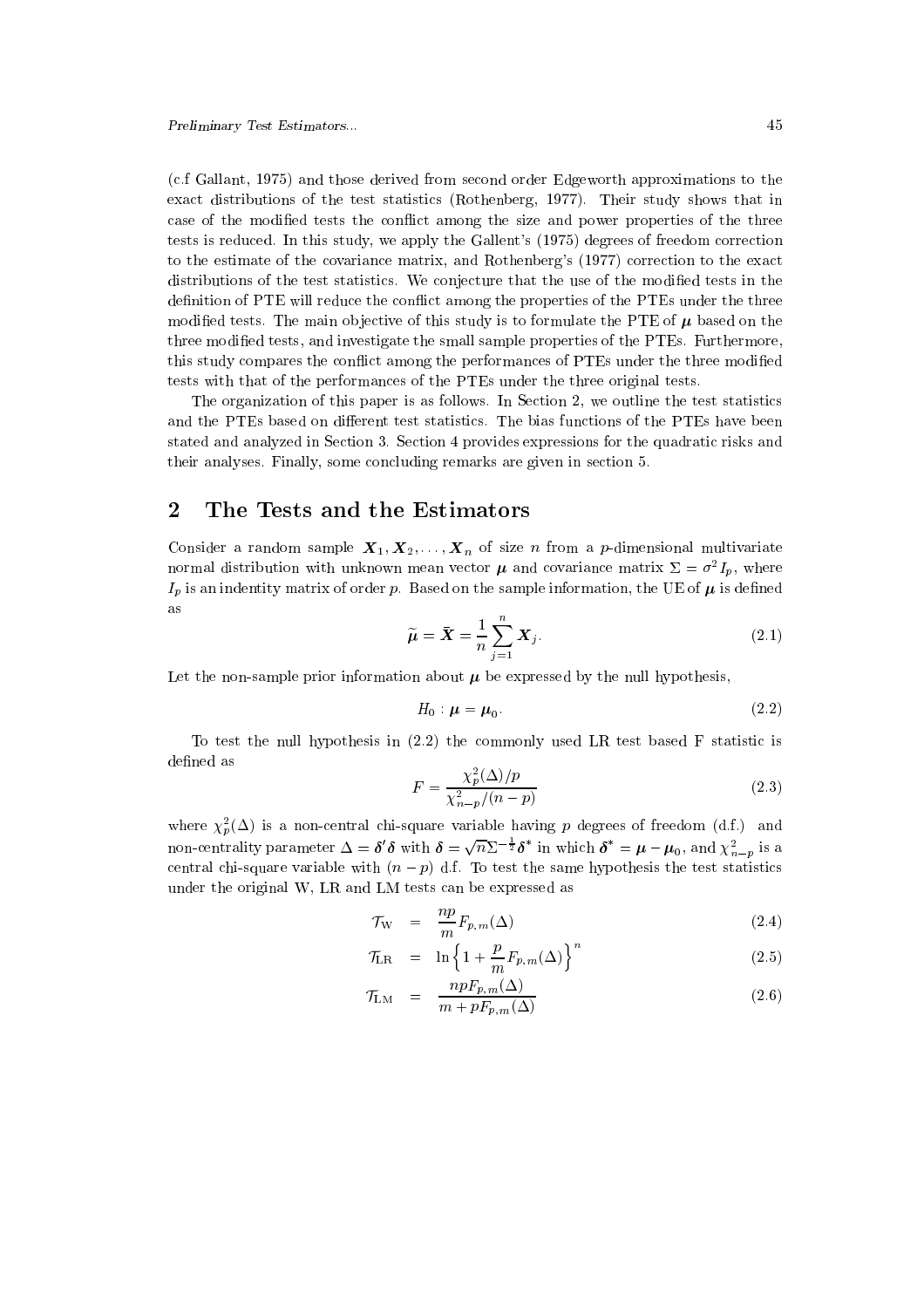where  $m = n - p$ , respectively. Under the null hypothesis these three test statistics are equivalent, and their asymptotic distribution is chi-square with  $p$  d.f. As suggested by Evans and Savin (1982), the application of the degrees of freedom correction to the estimate of the covariance matrix (Gallant, 1975) for W and LM tests, and second order Edgeworth approximations to the exact distributions of the test statistic (Rothenberg, 1977) for the LR test gives the following modified forms of the test statistics.

$$
\mathcal{T}_{W*} = pF_{p,m}(\Delta) \tag{2.7}
$$

$$
\mathcal{T}_{LR*} = (m + \frac{p}{2} - 1) \ln \left( 1 + \frac{pF_{p,m}(\Delta)}{m} \right)
$$
\n(2.8)

$$
\mathcal{T}_{\text{LM}*} = \frac{(m+p)pF_{p,m}(\Delta)}{m+pF_{p,m}(\Delta)}.
$$
\n(2.9)

This correction to the  $LR$  statistic ensures that the LR test has the correct significance level to order  $1/m$  (see Anderson, 1958, p. 208).

Based on the sample information, non-sample prior information and an appropriate test for testing the hypothesis in (2.2), the preliminary test estimator of the mean vector  $\mu$  is defined as

$$
\widehat{\boldsymbol{\mu}}_{\mathbf{G}}^{\mathrm{PTE}} = \widetilde{\boldsymbol{\mu}} - (\widetilde{\boldsymbol{\mu}} - \widehat{\boldsymbol{\mu}}) I(\mathcal{T}_{\mathbf{G}} < \chi_{\alpha}^2) \tag{2.10}
$$

where  $\mathcal{T}_G$  is any appropriate test for testing  $H_0$ , and  $I(\cdot)$  is an indicator function which assumes value unity when the inequality in the argument holds and 0 otherwise. Therefore, when  $I() = 1$  the PTE becomes the RE, otherwise it is the UE. Replacing  $\mathcal{T}_G$  by any appropriate test statistic different PTEs of  $\mu$  can be obtained.

### 3 The Bias Function

In this section the bias functions of the PTEs of  $\mu$  under the three modified tests are stated. The bias function of an estimator of the parameter vector is also a vector. Therefore, any direct comparison among the biases is not meaningful. To facilitate the comparison the quadratic bias (QB) functions of the PTEs under the three modied tests are derived, and analysed both graphically and numerically. Moreover, the conflict among the QBs which is the difference of the maximum and minimum values of the QBs of the three PTEs, has been computed and analysed. For the expression of the bias functions of the PTEs under the three original tests readers may see Kibria (2002). The bias functions of the PTE under the three modied tests are stated in the following theorem.

**Theorem 3.1:** The bias functions of the PTEs of  $\mu$  under the modified W, LR and LM tests are respectively

$$
B(\widehat{\mu}_{\text{W}*}^{\text{SPTE}}; \boldsymbol{\mu}) = -\delta^* G_{p+2,m} (h_1^{\text{W}*}; \Delta)
$$
  
\n
$$
B(\widehat{\mu}_{\text{LR}*}^{\text{SPTE}}; \boldsymbol{\mu}) = -\delta^* G_{p+2,m} (h_{1(E)}^{\text{LR}*}; \Delta)
$$
  
\n
$$
B(\widehat{\mu}_{\text{LM}*}^{\text{SPTE}}; \boldsymbol{\mu}) = -\delta^* G_{p+2,m} (h_1^{\text{LM}*}; \Delta)
$$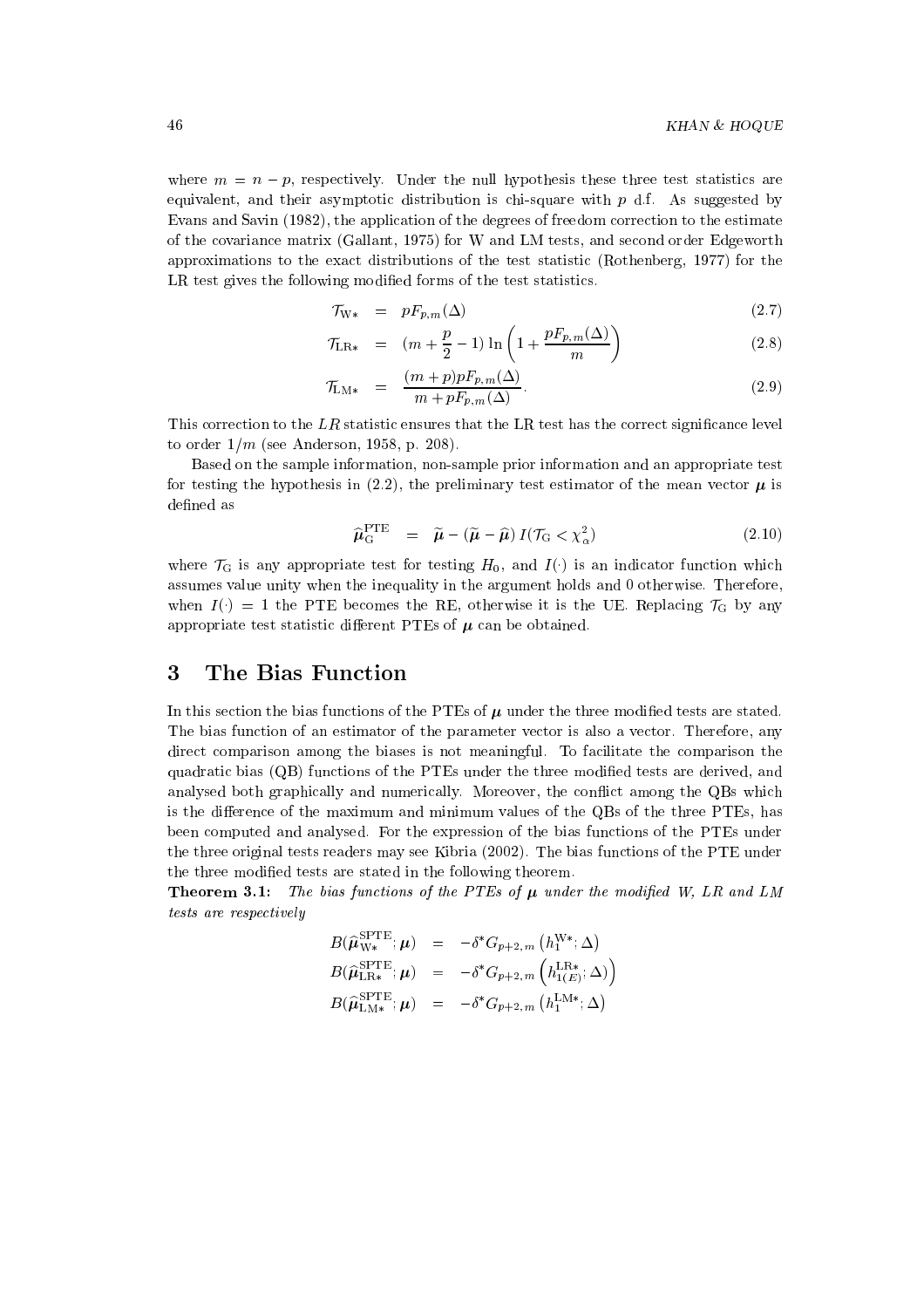Preliminary Test Estimators... 47

where  $h_i^{\mathbf{W}*} = \frac{\chi_\alpha}{(p+2i)}, h_{i(E)}^{\mathbf{L}\mathbf{R}*} = \frac{m}{(p+2i)} (e^{\chi_\alpha^2/(m+\frac{\mu}{2}-1)}-1), h_i^{\mathbf{L}\mathbf{M}*} = 1$  $h_i^{\text{LM}*} = \frac{m_{\chi_\alpha}}{(p+2i)(m+p-\chi_\alpha^2)}, i=1,2;$ and  $G_{a,b}(h;\Delta)$  is the distribution function of the non-central F-distribution with  $(a,b)$  d.f. and non-centrality parameter  $\Delta$  evaluated at h.

The proof of the theorem is straightforward.

## 3.1 Analysis of Quadratic Bias

From Theorem 3.1 the following forms of the quadratic biases are obtained.

$$
QB[\widehat{\mu}_{\text{W*}}^{\text{PTE}};\boldsymbol{\mu}] = \delta^{*}\delta^{*}\left\{G_{p+2,m}\left(h_{1}^{\text{W*}};\Delta\right)\right\}^{2} = Q_{1}^{*}
$$
  

$$
QB[\widehat{\mu}_{\text{LR*}}^{\text{PTE}};\boldsymbol{\mu}] = \delta^{*}\delta^{*}\left\{G_{p+2,m}\left(h_{1(E)}^{\text{LR*}};\Delta\right)\right\}^{2} = Q_{2}^{*}
$$
  

$$
QB[\widehat{\mu}_{\text{LM*}}^{\text{PTE}};\boldsymbol{\mu}] = \delta^{*}\delta^{*}\left\{G_{p+2,m}\left(h_{1}^{\text{LM*}};\Delta\right)\right\}^{2} = Q_{3}^{*} \quad \text{(say)}.
$$

From Table 3.1 and Figure 1 & 2 it is observed that when  $\Delta = 0$  (under the null hypothesis) the quadratic biases of the PTE under the three original as well as the three modified tests are 0. In both cases, as  $\Delta$  deviates from 0, the quadratic biases start growing larger. From some moderate values of  $\Delta$ , the quadratic biases start decreasing, and approach to 0 from some large value of  $\Delta$ . Interestingly, the inequality

$$
Q_1^* \le Q_2^* \le Q_3^* \tag{3.1}
$$

exists among the quadratic biases of PTEs under the three original as well as the three modied tests. The above inequality relation of the QBs is the reverse of the inequality relation that exists among the original test statistics for arbitrary  $\alpha$ . For any fixed  $\Delta$ , as the sample size increases the con
ict among the quadratic biases of the PTEs under the original and the modified tests decreases. For any fixed sample size and  $\Delta = 0$ , there is no con
ict among the quadratic biases of the PTEs regardless of the use of the original and modified tests. As  $\Delta$  deviates from zero, the conflict among the quadratic biases increases. From some moderate value of  $\Delta$  (say,  $\Delta_m$ ) the conflict decreases, and it approaches to zero from some large value of  $\Delta$  (say,  $\Delta_l$ ). The performances of the PTEs vary for varying  $\alpha$ . In this study we use  $\alpha = 0.05$  for the computation of the QBs of the PTEs. For the selection of an optimum  $\alpha$  readers may see Chiou and Saleh (2002). The Table 3.1 reveals that the conflict among the QBs of the PTEs under the three original tests is much more higher than that of QBs of the PTEs under the three modified tests, unless  $\Delta = 0$  or,  $\Delta > \Delta_l$ . For example, when  $n = 50$  and  $\Delta = 6$ , the conflict is 0.943 for the three original tests, whereas it is 0.609 for the three modified tests.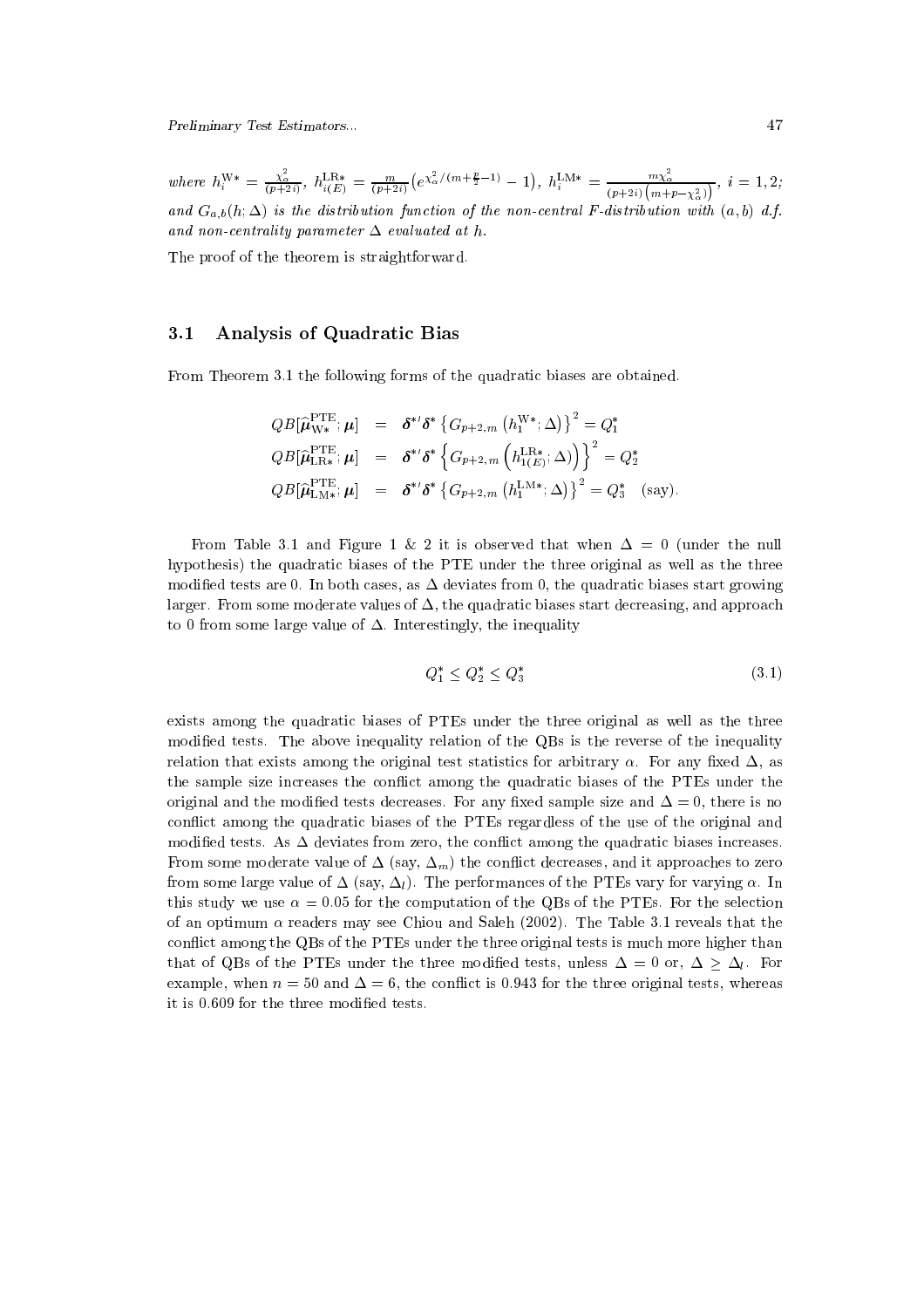|                   | $n=\sqrt{20}$      |                 |                    |                  | $n=30$             |                 |                    |                | $n=50$           |                 |                    |                  |  |
|-------------------|--------------------|-----------------|--------------------|------------------|--------------------|-----------------|--------------------|----------------|------------------|-----------------|--------------------|------------------|--|
| Δ                 | $\scriptstyle Q_1$ | $\mathcal{Q}_2$ | $\scriptstyle Q_3$ | $\mathop{Conft}$ | $\scriptstyle Q_1$ | $\mathcal{Q}_2$ | $\scriptstyle Q_3$ | $\emph{Conft}$ | $\mathcal{Q}_1$  | $\mathcal{Q}_2$ | $\scriptstyle Q_3$ | Conft            |  |
| $\bf{0}$          | $\bf{0}$           | $\overline{0}$  | $\overline{0}$     | $\bf{0}$         | $\bf{0}$           | $\overline{0}$  | $\overline{0}$     | $\bf{0}$       | $\boldsymbol{0}$ | $\overline{0}$  | $\overline{0}$     | $\mathbf{0}$     |  |
| $\mathbf{1}$      | 0.306              | 0.517           | 0.846              | 0.540            | 0.404              | 0.561           | 0.765              | 0.361          | 0.491            | 0.591           | 0.706              | 0.215            |  |
| $\,2$             | 0.460              | 0.854           | 1.581              | 1.121            | 0.624              | 0.925           | 1.369              | 0.745          | 0.775            | 0.973           | 1.220              | 0.445            |  |
| 3                 | 0.511              | 1.043           | 2.192              | 1.681            | 0.709              | 1.125           | 1.808              | 1.099          | 0.899            | 1.177           | 1.549              | 0.650            |  |
| 4                 | 0.499              | 1.117           | 2.676              | 2.177            | 0.705              | 1.195           | 2.091              | 1.386          | 0.909            | 1.242           | 1.716              | 0.807            |  |
| 5                 | 0.451              | 1.108           | 3.033              | 2.582            | 0.648              | 1.173           | 2.235              | 1.587          | 0.847            | 1.207           | 1.752              | 0.905            |  |
| $\,6$             | 0.388              | 1.043           | 3.271              | 2.883            | 0.564              | 1.089           | 2.264              | 1.700          | 0.746            | 1.107           | 1.689              | 0.943            |  |
| $\scriptstyle{7}$ | 0.321              | 0.944           | 3.399              | 3.078            | 0.471              | 0.971           | 2.201              | 1.730          | 0.629            | 0.973           | 1.559              | 0.930            |  |
| 8                 | 0.257              | 0.829           | 3.431              | 3.174            | 0.381              | 0.838           | 2.071              | 1.690          | 0.513            | 0.826           | 1.389              | 0.876            |  |
| 9                 | 0.201              | 0.711           | 3.381              | 3.180            | 0.300              | 0.704           | 1.897              | 1.597          | 0.406            | 0.681           | 1.203              | 0.797            |  |
| 10                | 0.155              | 0.596           | 3.266              | 3.111            | 0.232              | 0.578           | 1.698              | 1.466          | 0.314            | 0.548           | 1.015              | 0.701            |  |
| 12                | 0.087              | 0.398           | 2.898              | 2.811            | 0.130              | 0.367           | 1.284              | 1.154          | 0.177            | 0.333           | 0.679              | 0.502            |  |
| 15                | 0.033              | 0.196           | 2.191              | 2.158            | 0.049              | 0.166           | 0.750              | 0.701          | 0.066            | 0.139           | 0.327              | 0.261            |  |
| $^{20}$           | 0.005              | 0.049           | 1.126              | 1.121            | 0.008              | 0.035           | 0.241              | 0.233          | 0.010            | 0.025           | 0.074              | 0.064            |  |
| 25                | 0.001              | 0.010           | 0.480              | 0.379            | 0.001              | 0.006           | 0.062              | 0.061          | 0.001            | 0.004           | 0.013              | 0.012            |  |
| 30                | 0.000              | 0.002           | 0.178              | 0.178            | 0.000              | 0.001           | 0.014              | 0.041          | 0.000            | 0.000           | 0.002              | 0.002            |  |
|                   | $Q_1^*$            | $Q_{2}^{*}$     | $Q_3^*$            | $\mathop{Conft}$ | $Q_1^*$            | $Q_2^*$         | $Q_3^*$            | $\emph{Conft}$ | $Q_1^*$          | $Q_2^*$         | $Q_3^*$            | Conft            |  |
| $\bf{0}$          | 0                  | $\bf{0}$        | $\bf{0}$           | 0                | 0                  | 0               | $\bf{0}$           | 0              | 0                | 0               | 0                  | $\boldsymbol{0}$ |  |
| $\mathbf{1}$      | 0.516              | 0.703           | 0.846              | 0.330            | 0.554              | 0.680           | 0.765              | 0.211          | 0.585            | 0.661           | 0.706              | 0.121            |  |
| $\sqrt{2}$        | 0.852              | 1.245           | 1.581              | 0.729            | 0.912              | 1.177           | 1.369              | 0.457          | 0.960            | 1.120           | 1.220              | 0.260            |  |
| 3                 | 1.039              | 1.632           | 2.192              | 1.153            | 1.106              | 1.501           | 1.808              | 0.702          | 1.158            | 1.394           | 1.549              | 0.391            |  |
| $\overline{4}$    | 1.112              | 1.878           | 2.676              | 1.564            | 1.172              | 1.675           | 2.091              | 0.919          | 1.218            | 1.515           | 1.716              | 0.498            |  |
| 5                 | 1.102              | 2.004           | 3.033              | 1.931            | 1.147              | 1.727           | $2.235\,$          | 1.088          | 1.180            | 1.516           | 1.752              | 0.572            |  |
| $\,6$             | 1.037              | 2.030           | 3.271              | 2.234            | 1.063              | 1.685           | 2.264              | 1.201          | 1.080            | 1.432           | 1.689              | 0.609            |  |
| $\overline{7}$    | 0.939              | 1.980           | 3.399              | 2.460            | 0.945              | 1.578           | 2.201              | 1.256          | 0.947            | 1.296           | 1.559              | 0.612            |  |
| 8                 | 0.824              | 1.873           | 3.431              | 2.607            | 0.813              | 1.430           | 2.071              | 1.258          | 0.802            | 1.132           | 1.389              | 0.587            |  |
| 9                 | 0.706              | 1.729           | 3.381              | 2.675            | 0.681              | 1.262           | 1.897              | 1.216          | 0.659            | 0.961           | 1.203              | 0.544            |  |
| 10                | 0.592              | 1.563           | 3.266              | 2.674            | 0.558              | 1.087           | 1.698              | 1.140          | 0.529            | 0.796           | 1.015              | 0.486            |  |
| 12                | 0.395              | 1.212           | 2.898              | 2.503            | 0.353              | 0.762           | 1.284              | 0.931          | 0.320            | 0.512           | 0.679              | 0.359            |  |
| 15                | 0.194              | 0.746           | 2.191              | 1.997            | 0.158              | 0.397           | 0.750              | 0.592          | 0.133            | 0.233           | 0.327              | 0.194            |  |
| $2\sqrt{0}$       | $0.036\,$          | 0.216           | 0.962              | 0.926            | 0.024              | 0.079           | 0.187              | 0.163          | 0.016            | 0.034           | 0.054              | 0.038            |  |
| 25                | 0.007              | 0.063           | 0.398              | 0.391            | 0.004              | 0.016           | 0.046              | $\ \ 0.042$    | 0.002            | 0.005           | 0.009              | 0.007            |  |
| 30                | 0.002              | 0.021           | 0.178              | 0.176            | 0.001              | 0.004           | 0.014              | 0.013          | 0.000            | 0.001           | 0.002              | 0.002            |  |

Table 3.1: Quadratic bias of PTE for original and modied W, LR and LM tests for  $p = 5$ ,  $\alpha = 0.05$  and selected values of n, (here *Conft* stands for conflict).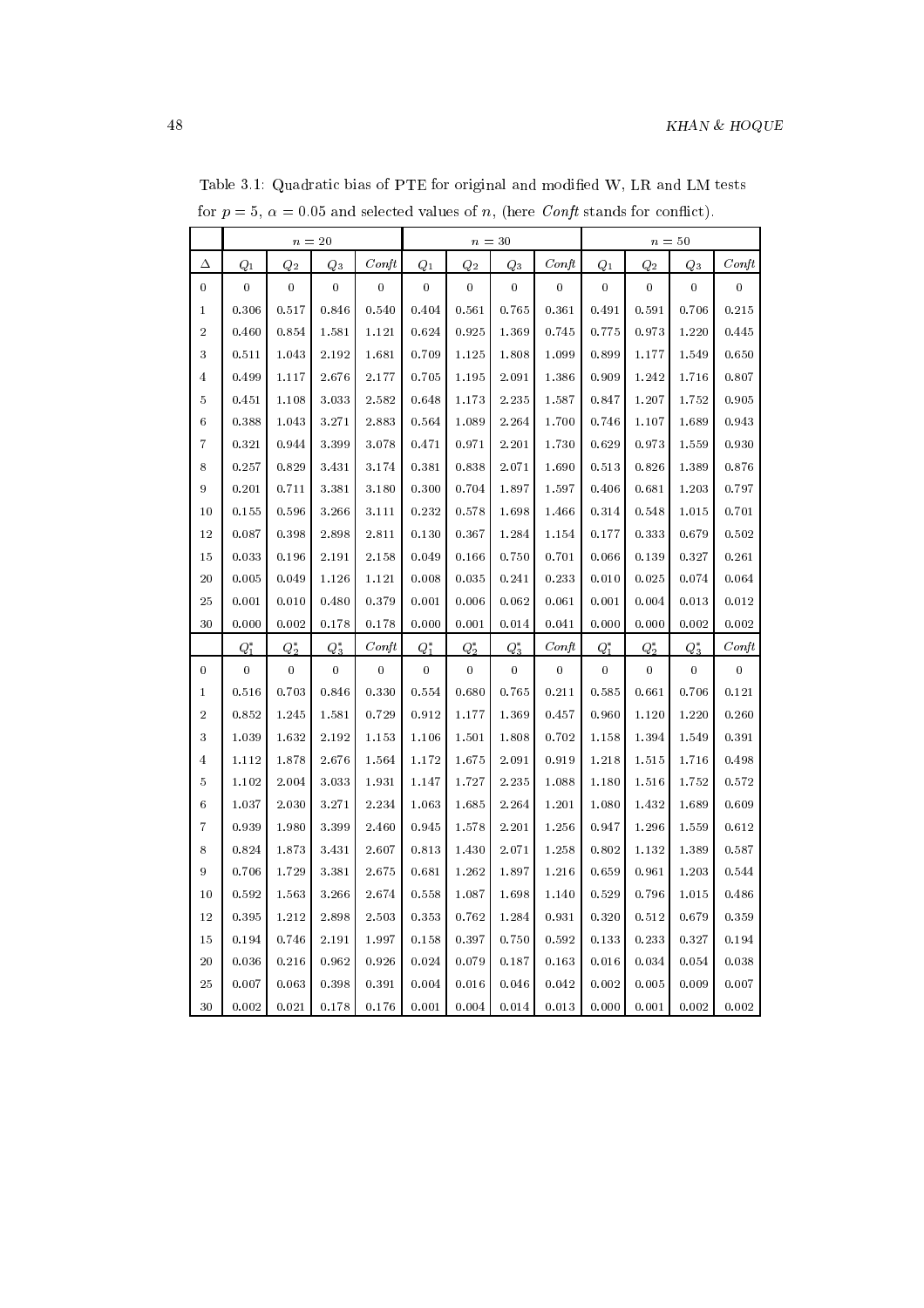

Figure 1: Quadratic biases of the PTE based on the W, LR and LM tests for  $p = 5$  and  $\alpha = 0.05$ 

### $\overline{4}$ The Quadratic Risk Function

In the literature, the quadratic risk (QR) has been widely used as a statistical criterion to judge the performance of the estimators. An estimator with smaller risk is always preferred over the other that with larger risk. Researchers are interested to find an estimator with minimum risk. In this section the quadratic risk functions of the PTEs based on the three modied W, LR and LM tests are stated and analysed both graphically and numerically. Moreover, the conflict (the difference of the maximum and minimum values of the relative efficiencies) among the relative efficiencies relative to the UE of the three PTEs under the three original as well as the three modied tests have been obtained and compared. For the expressions of the QR functions of the PTEs under the three original tests, and an analytical comparison among themselves readers may see Kibria (2002).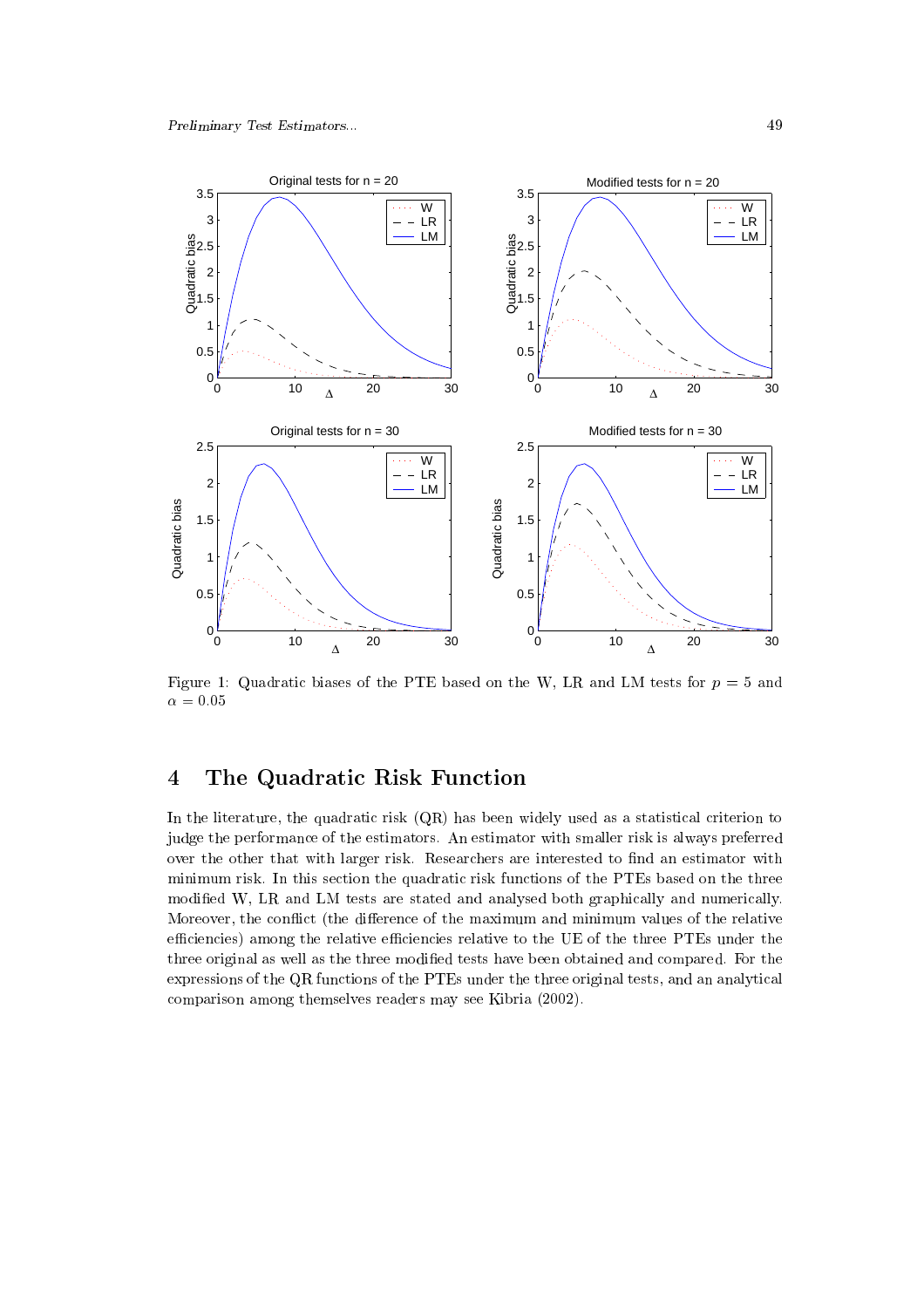

Figure 2: Quadratic biases of the PTE based on the W, LR and LM tests for  $p = 5$  and  $\alpha = 0.05$ 

**Theorem 4.1:** The quadratic risk functions of the PTEs of the mean vector  $\mu$  of multivariate normal distribution can be stated as

$$
R_{W*} = p - pG_{p+2,m}(h_1^{W*}; \Delta) + \Delta \left\{ 2G_{p+2,m}(h_1^{W*}; \Delta) - G_{p+4,m}(h_2^{W*}; \Delta) \right\}
$$
  
\n
$$
R_{LR*} = p - pG_{p+2,m}(h_1^{LR*}; \Delta) + \Delta \left\{ 2G_{p+2,m}(h_1^{LR*}; \Delta) - G_{p+4,m}(h_2^{LR*}; \Delta) \right\}
$$
  
\n
$$
R_{LM*} = p - pG_{p+2,m}(h_1^{LM*}; \Delta) + \Delta \left\{ 2G_{p+2,m}(h_1^{LM*}; \Delta) - G_{p+4,m}(h_2^{LM*}; \Delta) \right\},
$$

where  $R_{W^{*}} = QR \left[ {\widehat \mu}^{\rm PTE}_{W*} ; \boldsymbol{\mu} \right], R_{LR*} = Q$  $\left.\left.\rule{0pt}{12pt}\right\vert\right.,\ R_{LR*}=Q R \left[\widehat{\boldsymbol{\mu}}_{\text{LR}*}^{\text{PTE}};\boldsymbol{\mu}\right],\ R_{LM*}=% \widehat{\boldsymbol{\mu}}_{\text{LR}*}^{\text{PTE}}\right],\ \ \hat{\boldsymbol{\mu}}_{\text{LR}*}^{\text{PTE}}=0$  $\left[\right],\,R_{LM\,*}=Q R \left[\widehat{\boldsymbol{\mu}}_{\text{LM}\ast}^{\text{PTE}};\,\boldsymbol{\mu}\right];\,h^{\text{W}\,*}_{i},\,h^{\text{LR}}_{i(B)}$  $\big]$  ;  $h^{\rm W\ast}_i,\, h^{\rm LRr\ast}_{i(E)}$ and  $n_i^{\text{max}}$ , for  $i = 1, 2$  are defined earlier in Theorem 3.1. The proof of the theorem is straightforward.

## 4.1 Analysis of Quadratic Risk

To analyse the quadratic risk functions of the PTEs based on the three modied tests, the relative efficiencies of the PTEs relative to the UE are computed and investigated.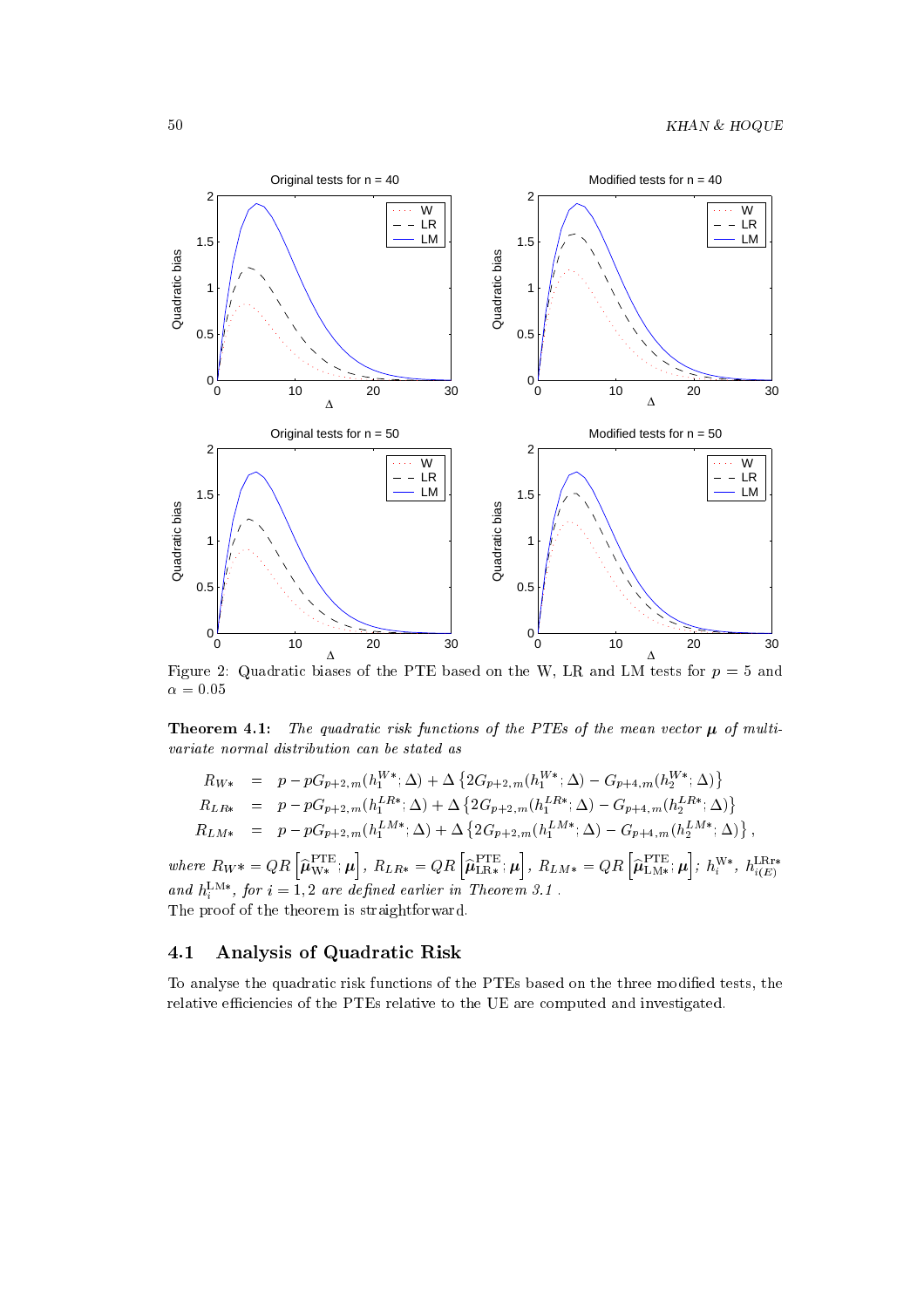

Figure 3: Relative efficiencies of the PTE based on the W, LR and LM tests for  $p = 5$  and  $\alpha = 0.05$ 

From Figure 3 & 4 and Table 4.1 it is observed that the performance of the PTEs with respect to the UE is the best at  $\Delta = 0$ . As  $\Delta$  departs from zero, the relative efficiencies decrease and cross the 1-line at some small value of  $\Delta$ . For any fixed sample size, and from 0 to some small value of  $\Delta$  (say,  $\Delta_0$ ) the relative efficiency of the PTE under the modified LM test is the highest followed by those of the PTEs under the modified LR and W tests respectively.

Therefore, for  $0 \leq \Delta \leq \Delta_0$  the following inequality relation holds

$$
R_{W*} \le R_{LR*} \le R_{LM*}.\tag{4.1}
$$

But from  $\Delta_0$  to some large values of  $\Delta$  (say,  $\Delta_1$ ) the relative efficiency of the PTE based on the modified W test is the highest followed by those of the PTEs under the modified LR and LM tests respectively. Therefore, for  $\Delta_0 \leq \Delta \leq \Delta_1$  the following inequality relation holds

$$
R_{LM*} \le R_{LR*} \le R_{W*}.\tag{4.2}
$$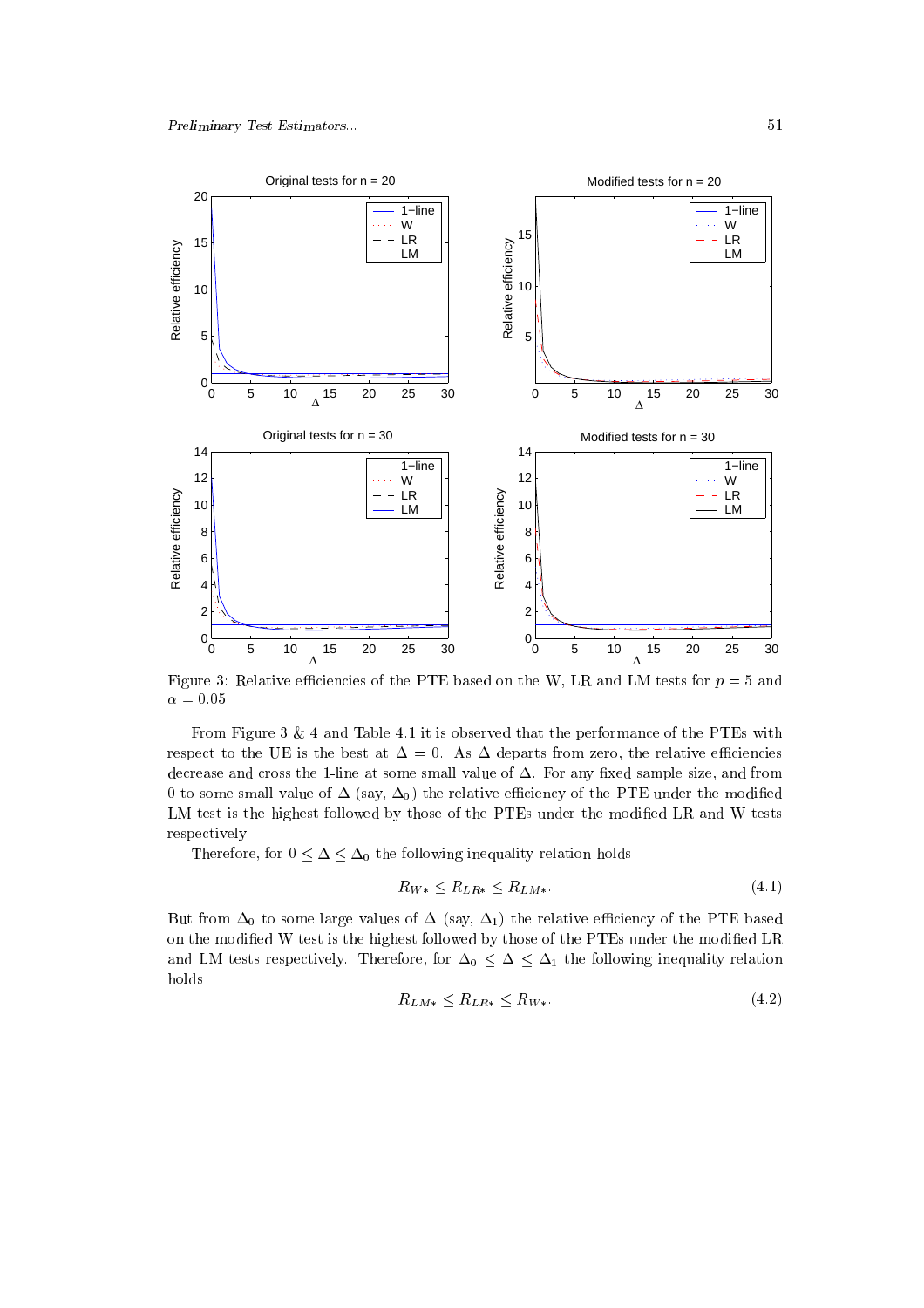

Figure 4: Relative efficiencies of the PTE based on the W, LR and LM tests assuming  $p = 5$ and  $\alpha = 0.05$ 

However, when  $\Delta$  is greater than  $\Delta_1$ , the relative efficiencies of the PTEs based on all three tests tend to be the same as that of the UE. Therefore, with respect to the quadratic risk there is no uniform domination of the PTE based on any particular test over those based on the other tests for all values of  $\Delta$  and for any fixed  $\alpha$ . From Table 4.1 it is observed that the amount of conflict decreases as  $\Delta$  grows larger up to some moderate value (say,  $\Delta_*$ ). As from some large value of  $\Delta$  the relative efficiencies of the PTE under the three tests approaches to that of the UE, the conflict among the relative efficiencies approaches to 0. Table 4.1, and Figures  $3 \& 4$  reveal the fact that the use of the three modified tests in the definition of the PTE reduces the conflict among their QRs as compared to that based on the three original tests. For example, when  $n = 50$  and  $\Delta = 1$  the amount of conflict among the QR of the PTE under the three original tests is 0:927, which is 0:453 under the three modified tests. Hence there is a substantial gain in reducing conflict by using the modified tests instead of the original tests used by Kibria (2002).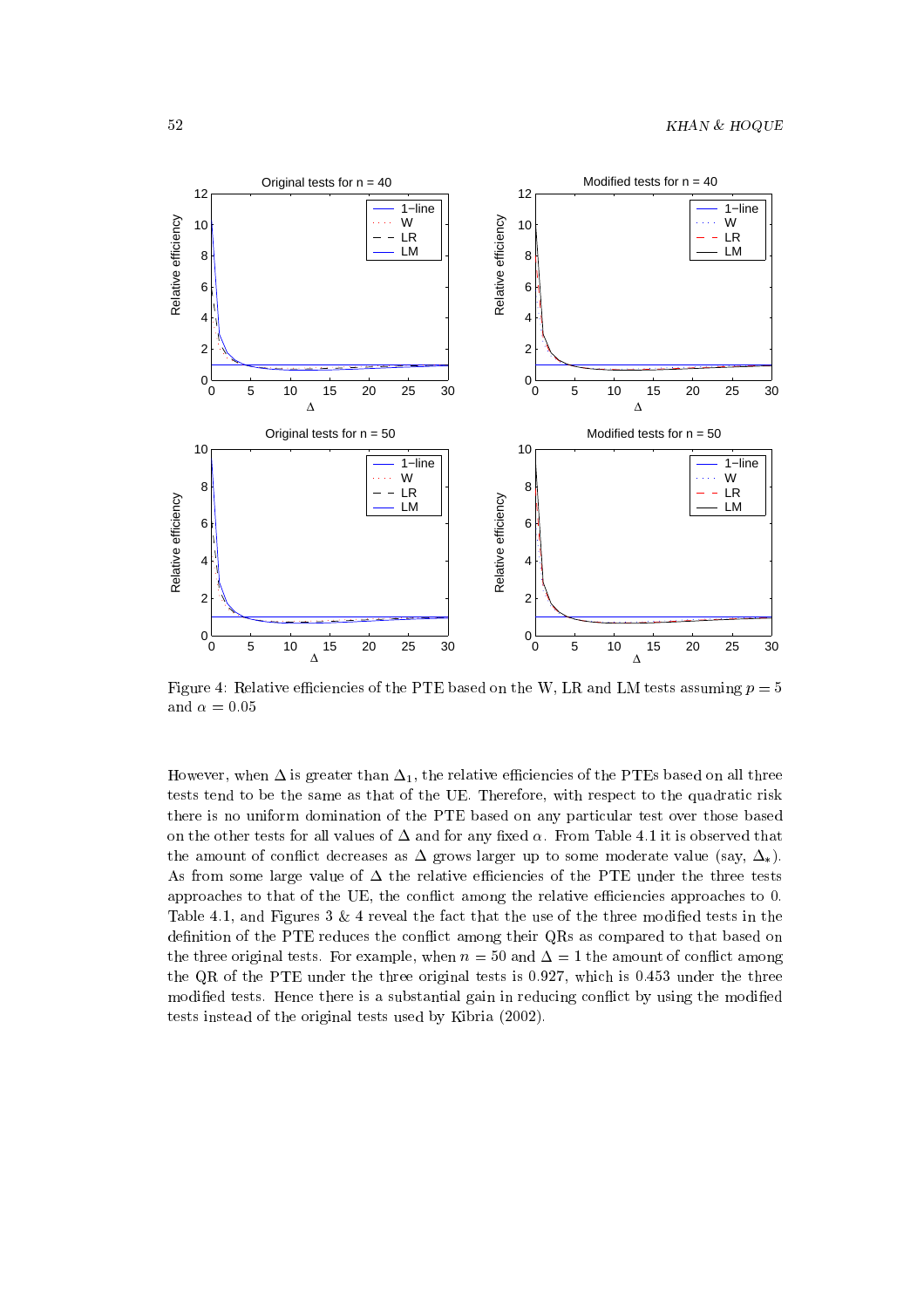|                   |          |               | $n = 20$  |       | $n=30$   |                                      |           |                            | $n=50$   |                                   |                      |       |
|-------------------|----------|---------------|-----------|-------|----------|--------------------------------------|-----------|----------------------------|----------|-----------------------------------|----------------------|-------|
| Δ                 | $R_W$    | $R_{L,R}$     | $R_{LM}$  | Conft | $R_W$    | $R_{\underline{L} \, \underline{R}}$ | $R_{LM}$  | $\mathop{Cohf}\nolimits t$ | $R_W$    | $R_{\underline{L} \underline{R}}$ | $R_{LM}$             | Conft |
| 0                 | 2.724    | 4.658         | 18.81     | 16.09 | 3.533    | 5.456                                | 12.08     | 8.542                      | 4.551    | 6.170                             | 9.516                | 4.956 |
| $\mathbf 1$       | 1.700    | 2.217         | 3.627     | 1.927 | 1.912    | 2.335                                | $3.141\,$ | 1.229                      | 2.124    | 2.421                             | 2.853                | 0.927 |
| $\,2$             | 1.301    | 1.516         | 2.030     | 0.729 | 1.379    | 1.546                                | 1.841     | 0.462                      | 1.453    | 1.566                             | 1.723                | 0.270 |
| 3                 | 1.098    | 1.191         | 1.427     | 0.329 | 1.125    | 1.197                                | 1.329     | 0.204                      | 1.151    | 1.199                             | 1.268                | 0.117 |
| $\overline{4}$    | 0.981    | 1.011         | 1.114     | 0.133 | 0.983    | 1.007                                | 1.062     | 0.079                      | 0.987    | 1.003                             | 1.030                | 0.043 |
| 5                 | 0.910    | 0.900         | 0.926     | 0.026 | 0.898    | 0.892                                | 0.902     | 0.001                      | 0.890    | 0.887                             | 0.889                | 0.003 |
| $\,6\,$           | 0.866    | 0.828         | 0.802     | 0.064 | 0.846    | 0.820                                | 0.798     | 0.048                      | 0.830    | 0.814                             | 0.800                | 0.030 |
| $\scriptstyle{7}$ | 0.840    | 0.781         | 0.716     | 0.124 | 0.815    | 0.774                                | 0.729     | 0.086                      | 0.794    | 0.769                             | 0.742                | 0.052 |
| 8                 | 0.826    | 0.751         | 0.655     | 0.171 | 0.798    | 0.745                                | 0.681     | 0.117                      | 0.774    | 0.741                             | 0.704                | 0.070 |
| 9                 | 0.821    | 0.733         | 0.610     | 0.211 | 0.791    | 0.728                                | 0.649     | 0.142                      | 0.766    | 0.726                             | $\boldsymbol{0.681}$ | 0.085 |
| 10                | 0.822    | 0.723         | 0.576     | 0.246 | 0.791    | 0.720                                | 0.627     | 0.164                      | 0.765    | 0.721                             | 0.668                | 0.097 |
| 12                | 0.835    | 0.721         | 0.534     | 0.301 | 0.805    | 0.724                                | 0.607     | 0.198                      | 0.780    | 0.728                             | 0.664                | 0.116 |
| 15                | 0.869    | 0.747         | 0.508     | 0.361 | 0.844    | 0.757                                | 0.615     | 0.229                      | 0.823    | 0.768                             | 0.693                | 0.130 |
| 20                | 0.928    | 0.821         | 0.525     | 0.306 | 0.914    | 0.840                                | 0.684     | 0.230                      | 0.903    | 0.858                             | 0.785                | 0.118 |
| 25                | 0.967    | 0.894         | 0.585     | 0.382 | 0.962    | 0.914                                | 0.780     | 0.182                      | 0.957    | 0.930                             | 0.878                | 0.079 |
| 30                | 0.987    | $\,0.945\,$   | 0.668     | 0.319 | 0.985    | 0.961                                | 0.869     | 0.116                      | 0.984    | 0.971                             | 0.942                | 0.042 |
|                   | $R_{W*}$ | $R_{L\,R\,*}$ | $R_{LM*}$ | Conft | $R_{W*}$ | $R_{LR*}$                            | $R_{LM*}$ | $\mathop{Conft}$           | $R_{W*}$ | $R_{LR*}$                         | $R_{LM\,*}$          | Conft |
| 0                 | 4.640    | 8.666         | 18.81     | 14.17 | 5.349    | 8.252                                | 12.08     | 6.726                      | 6.040    | 7.901                             | 9.516                | 3.476 |
| 1                 | 2.213    | 2.868         | 3.627     | 1.414 | 2.315    | 2.758                                | 3.141     | 0.826                      | 2.400    | 2.667                             | 2.853                | 0.453 |
| $\,2$             | 1.514    | 1.763         | 2.030     | 0.516 | 1.538    | 1.704                                | 1.841     | 0.303                      | 1.558    | 1.656                             | 1.723                | 0.165 |
| 3                 | 1.191    | 1.303         | 1.427     | 0.236 | 1.194    | 1.267                                | 1.329     | 0.135                      | 1.196    | 1.239                             | 1.268                | 0.072 |
| $\overline{4}$    | 1.010    | 1.056         | 1.114     | 0.104 | 1.006    | 1.034                                | 1.062     | 0.056                      | 1.002    | 1.018                             | 1.030                | 0.028 |
| 5                 | 0.900    | 0.906         | 0.926     | 0.026 | 0.892    | 0.895                                | 0.902     | 0.010                      | 0.887    | 0.887                             | 0.889                | 0.002 |
| $\,6\,$           | 0.828    | 0.808         | 0.802     | 0.026 | 0.821    | 0.805                                | 0.798     | 0.023                      | 0.815    | 0.805                             | 0.800                | 0.015 |
| $\boldsymbol{7}$  | 0.782    | 0.741         | 0.716     | 0.066 | 0.775    | 0.746                                | 0.729     | 0.046                      | 0.770    | 0.752                             | 0.742                | 0.028 |
| 8                 | 0.752    | 0.694         | 0.655     | 0.097 | 0.747    | 0.707                                | 0.681     | 0.066                      | 0.743    | 0.719                             | 0.704                | 0.039 |
| 9                 | 0.733    | 0.662         | 0.610     | 0.123 | 0.731    | 0.682                                | 0.649     | 0.082                      | 0.729    | 0.699                             | 0.681                | 0.048 |
| 10                | 0.724    | 0.640         | 0.576     | 0.148 | 0.723    | 0.666                                | 0.627     | 0.096                      | 0.723    | 0.689                             | 0.668                | 0.055 |
| 12                | 0.722    | 0.618         | 0.534     | 0.188 | 0.727    | 0.657                                | 0.607     | 0.120                      | 0.732    | 0.690                             | 0.664                | 0.068 |
| 15                | 0.748    | 0.621         | 0.508     | 0.240 | 0.761    | 0.679                                | 0.615     | 0.146                      | 0.772    | 0.725                             | 0.693                | 0.079 |
| $2\,0$            | 0.822    | 0.677         | 0.525     | 0.297 | 0.844    | 0.759                                | 0.684     | 0.160                      | 0.861    | 0.817                             | 0.785                | 0.076 |
| $25\,$            | 0.895    | 0.762         | 0.585     | 0.310 | 0.917    | 0.850                                | 0.780     | 0.137                      | 0.932    | 0.902                             | 0.878                | 0.054 |
| 30                | 0.946    | 0.845         | 0.668     | 0.278 | 0.962    | 0.921                                | 0.869     | 0.093                      | 0.972    | 0.956                             | 0.942                | 0.030 |

Table 4.1: Relative efficiencies of PTE under the original and modified W, LR and LM tests for  $p = 5$ ,  $\alpha = 0.05$  and few values of n, (here *Conft* stands for conflict).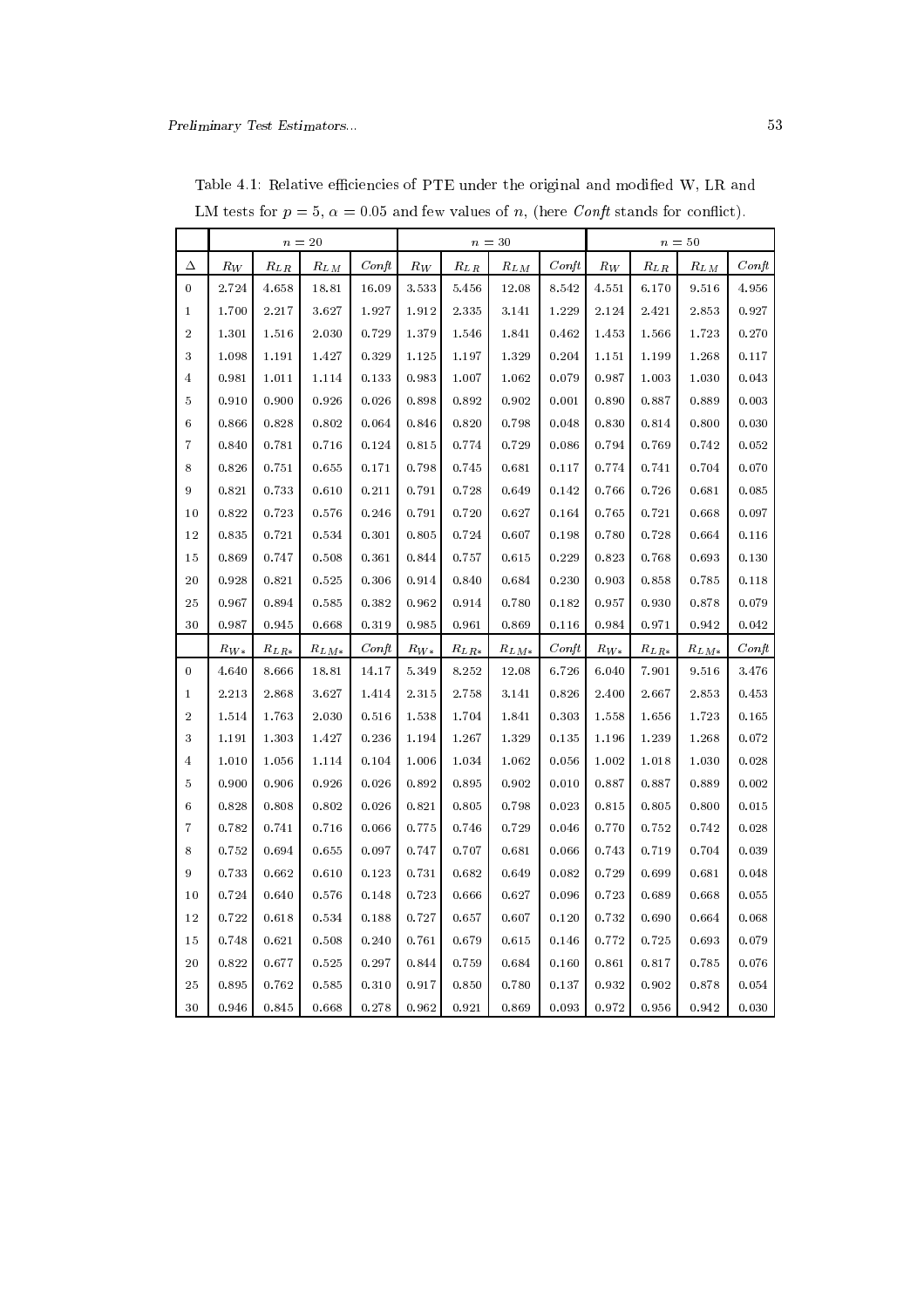## 5 Concluding Remarks

LM test rather than the original LM test From the foregoing analyses it is observed that for both the original and modified tests, with respect to the quadratic bias the performance of the W test based preliminary test estimator is the best followed by those based on the LR and LM tests respectively. In general, the conflict among the QBs of the PTEs based on the modied tests is less than that of the PTEs based on the original tests. With respect to the quadratic risk, there is no uniform domination of one PTE based on a particular test over the others for all values of  $\Delta$ . This is true for all PTEs under the three original tests as well as under the three modified tests. As the non-sample prior information is obtained from experts knowledge or previous studies,  $\Delta$  is likely to be not too far from 0, and hence our interest centers around the value of  $\Delta$  near 0. Since the relative efficiency of the PTE based on the LM test is the highest near  $\Delta = 0$ , the practitioners may use the LM test based PTE to minimize the quadratic risk. However, as the use of the modied tests in the definition of the PTE reduces the conflict among the estimators it is preferable to use the modied LM test rather than the original LM test in the formation of the PTE.

## References

- [1] Ahmed, S.E. and Saleh, A.K.Md.E. (1989). Pooling multivariate data. Jou. Statist. Comput. Simul. 31, 149-167
- [2] Aitchison, J. and Silvey, D. (1958). Maximum likelihood estimation of parameters subject to restraints. Annals of Mathematical Statistics, 29, 813-828.
- [3] Anderson, T.W. (1958). An Introduction to Multivariate Statistical Analysis. Wiley, New York.
- [4] Bancroft, T.A. (1944). On biases in estimation due to the use of the preliminary tests of signicance. Ann. Math. Statist., 15, 190-204.
- [5] Billah, M. B. and Saleh, A.K.Md.E. (1998). Conflict between pretest estimators induced by three large sample tests under a regression model with students t-error. The Statistician, 47, Part 4, 593-606.
- [6] Billah, M. B. and Saleh, A.K.Md.E. (2000). Performance of three large sample tests in the actual formation of the pretest estimators for regression model with t-error. Journal of Applied Statistical Science, 9(3), 237-251.
- [7] Chiou, P. and Saleh, A.K.Md.E. (2002). Preliminary test condence sets for the mean of a multivariate normal distribution. Journal of Propagation in Probability and Statistics, 2, 177-189.